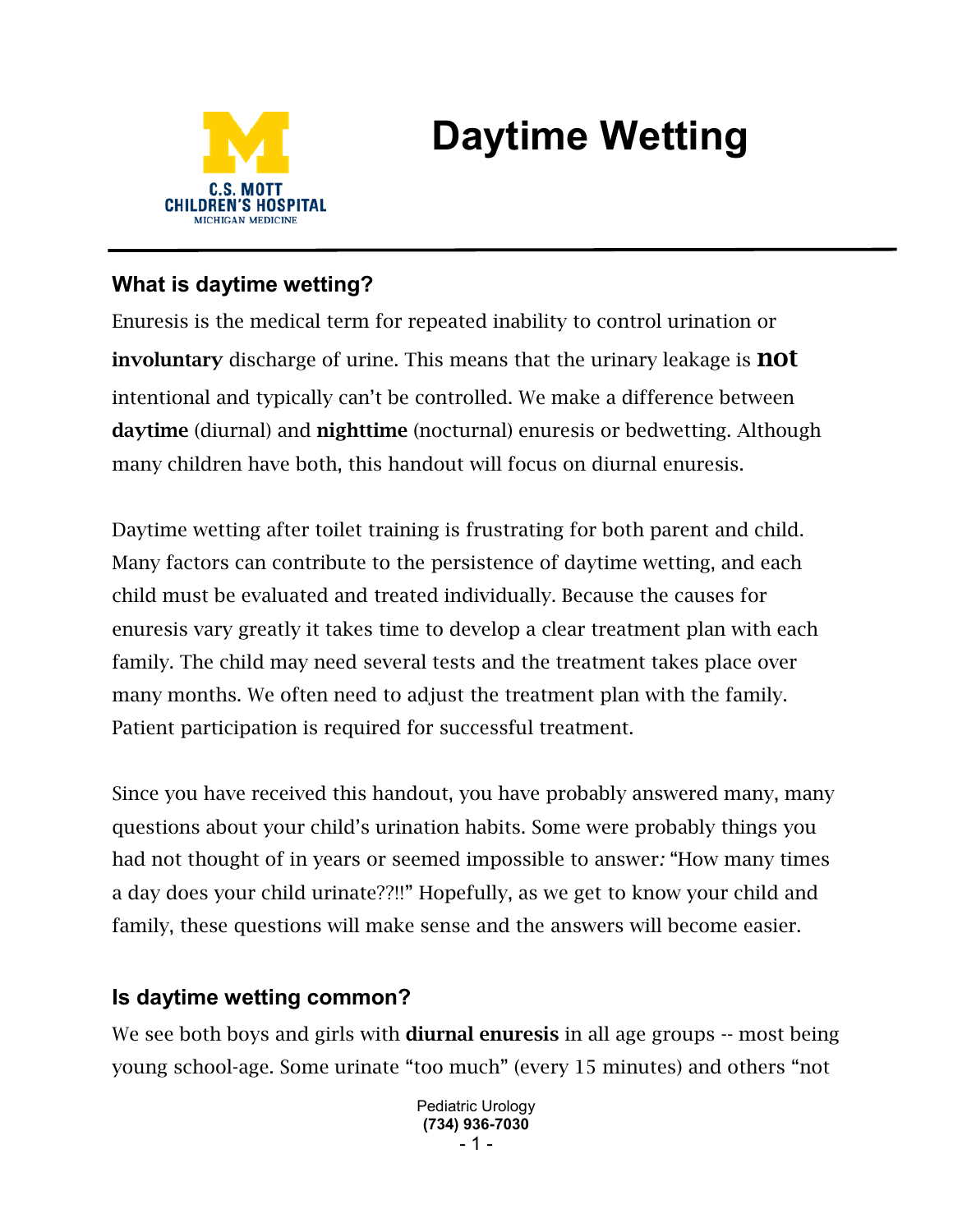enough" (two or three times a day). Some have had many urinary tract infections (UTI) while others have never had a UTI. Some children also have bedwetting. Constipation is also common in children with daytime wetting and some children have bowel accidents as well. Most kids have had a period of time after toilet training when "things seemed fine" and there were no accidents.

Many parents tell us: "It's like she doesn't even know she's wet!!" or we hear: "He must just be lazy." It's important to remember that most kids do **not** like that they wet their pants.

#### **What tests are used to evaluate daytime wetting?**

We may order one or more of the following tests to help evaluate your child's wetting:

**Renal ultrasound:** Whenever things are not going well "down below," we want to be sure things are okay "upstream." An ultrasound is a non-invasive imaging test that enables us to evaluate the kidneys and bladder for abnormalities. No preparation is necessary, but a full bladder helps the radiologist see best.

**VCUG (voiding cystourethrogram):** This is a bladder x-ray. It enables us to look at the anatomy of the bladder during filling and emptying (voiding). It also detects a "reflux", a condition where the urine in the bladder backs up into the kidneys instead of going down and outside of the body. To do the test we insert a small tube called a catheter into the bladder and use it to fill the bladder with contrast, a material that shows up on x-rays. Your child will be asked to urinate on the x-ray table as part of the test and we take pictures (x-rays) as the bladder fills and empties. At Mott Children's Hospital, the radiology staff works only with children. They are experts in making an uncomfortable test bearable. No preparation, other than explanation, is needed. Mott Radiology also has a full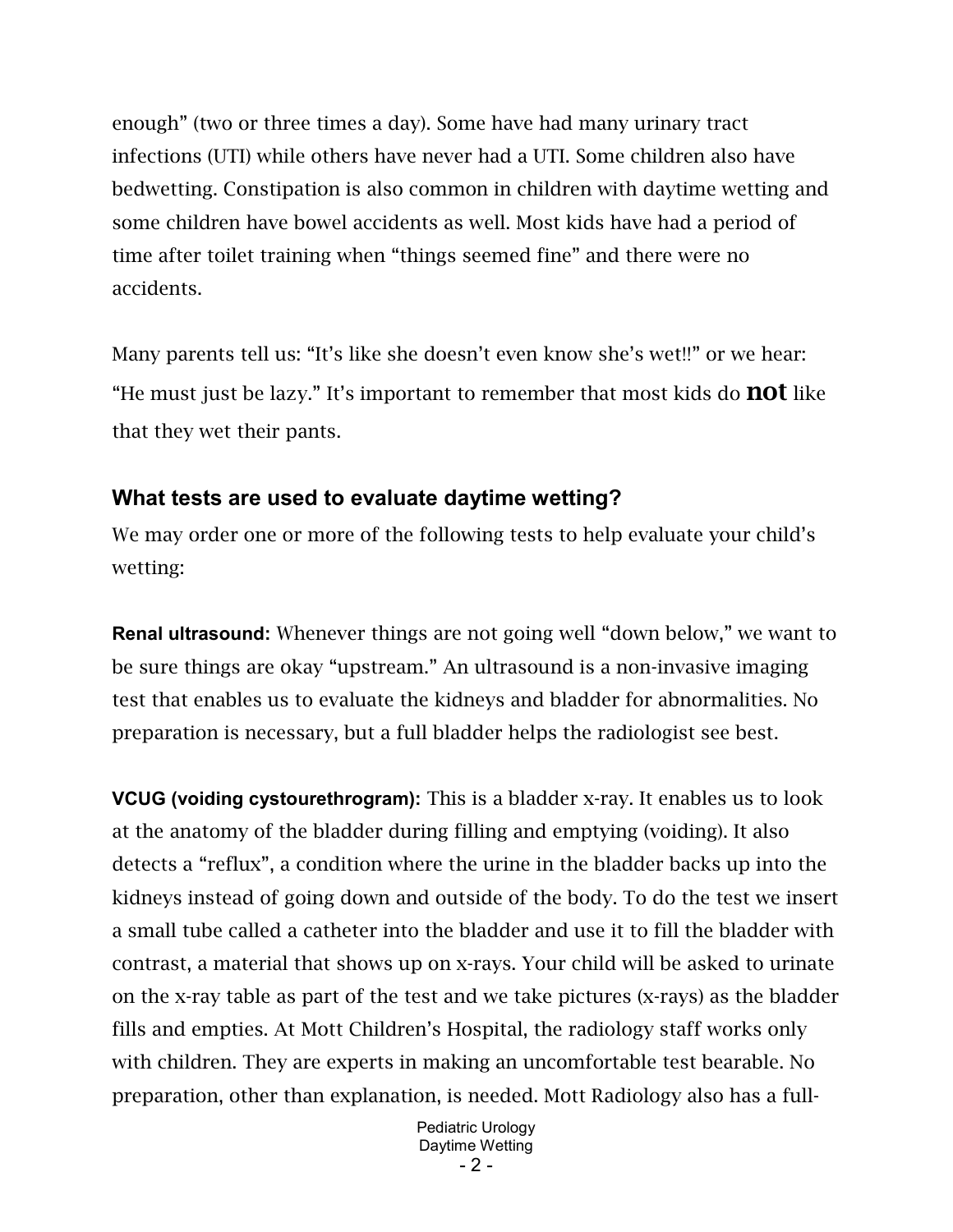time Child Life Specialist, who is dedicated to preparing children and parents for this procedure, and provides an age-appropriate distraction (such as iPad, toys, videos) for the children during the test. This has been shown to greatly reduce fear in the children and helps to make the test more tolerable.

**CMG (cystometrogram):** This is a bladder pressure test. It measures the response of the bladder to filling, looking for involuntary bladder contractions and/or abnormal filling or voiding pressures. This test also requires a catheter, and if it is scheduled on the same day as the VCUG, the radiology staff will tape the catheter in place (after the VCUG) to avoid inserting the catheter a second time (for the CMG). A Child Life Specialist is also available to help with this procedure.

# **What should I do at home to help in the evaluation process?**

A voiding diary and bowel log are essential to help us evaluate the extent of the wetting problem and offers clues on how best to proceed with evaluation and treatment. It takes time, plain and simple. The more data you bring to our visits, the more we learn about your child's urination habits. A minimum of 3 full days is necessary, but 7 is ideal. They do not have to be in a row, so weekends are best. School days are tricky to do so we usually recommend trying to do this on the weekend.

Keep a separate bowel log to get a trend over one month. Mark accidents with a \* and add comments describing the degree such as: "damp" "soaked", "clothing change" or "panty change". Let us know what the child was doing when the accident occurred: "Playing outside", "watching TV", "Hurrying to get to the bathroom" or "Just standing there." If you don't like our form, please feel free to get creative. Use your own computer, laptop or phone, or get a little \$0.50 notepad from the drugstore. Just don't come back and say: "I lost the sheet you gave me -- so we didn't do the log!!!"